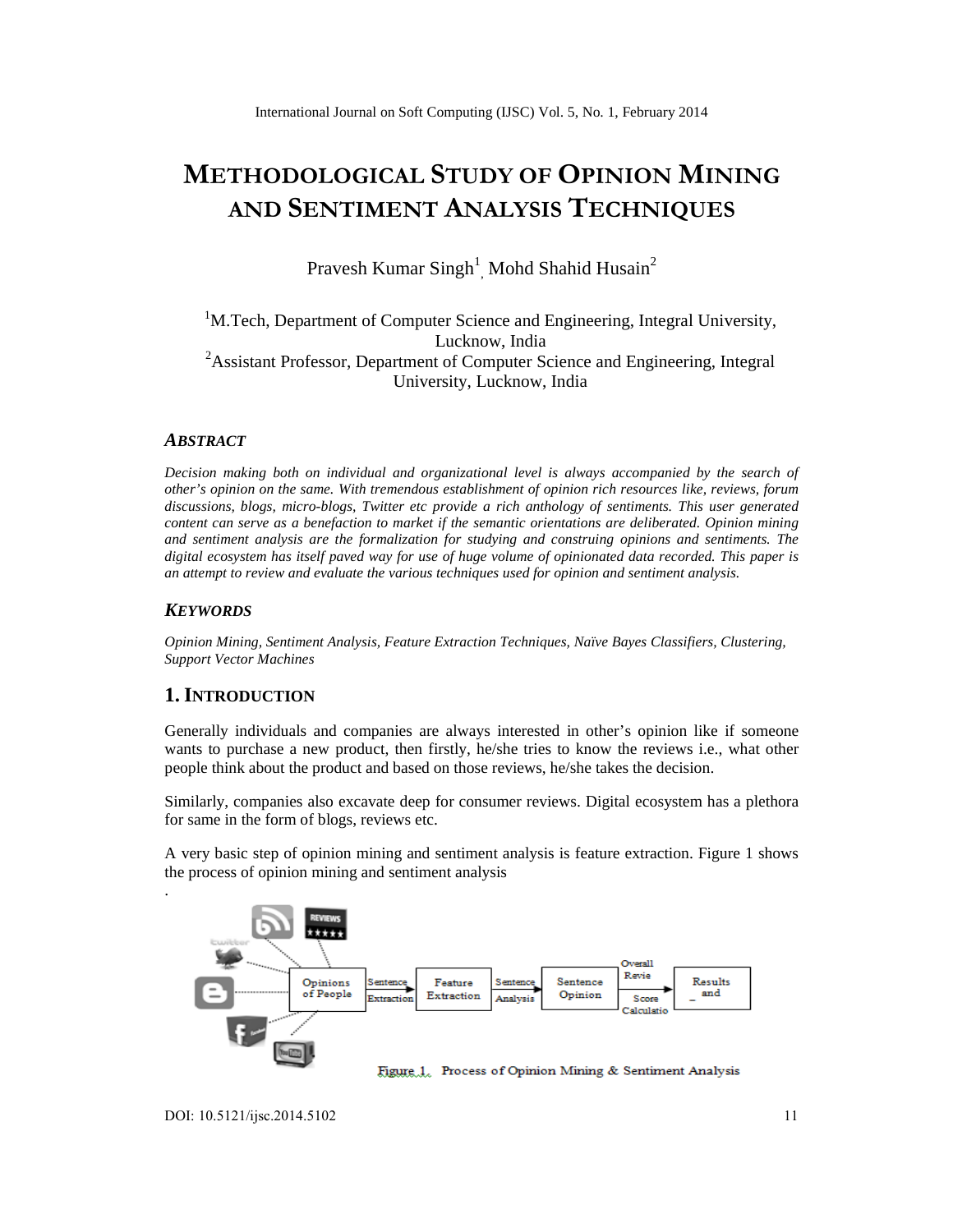There are various methods used for opinion mining and sentiment analysis among which following are the important ones:

- 1) Naïve Bays Classifier.
- 2) Support Vector Machine (SVM).
- 3) Multilayer Perceptron.
- 4) Clustering.

In this paper, categorization of work done for feature extraction and classification in opinion mining and sentiment analysis is done. In addition to this, performance analysis, advantages and disadvantages of different techniques are appraised.

# **2. DATA SETS**

This section provides brief details of datasets used in experiments.

#### **2.1. Product Review Dataset**

Blitzer takes the review of products from amazon.com which belong to a total of 25 categories like videos, toys etc. He randomly selected 4000 +ve and 4000 –ve reviews.

# **2.2. Movie Review Dataset**

The movie review dataset is taken from the Pang and Lee (2004) works. It contains movie review with feature of  $1000$  +ve and  $1000$  –ve processed movie reviews.

# **3. CLASSIFICATION TECHNIQUES**

# **3.1. Naïve Bayes Classifier**

It's a probabilistic and supervised classifier given by Thomas Bayes. According to this theorem, if there are two events say,  $e_1$  and  $e_2$  then the conditional probability of occurrence of event  $e_1$ when  $e_2$  has already occurred is given by the following mathematical formula:

$$
P(e_1 \mid e_2) = \frac{P(e_2 \mid e_1)P(e_1)}{e_2}
$$

This algorithm is implemented to calculate the probability of a data to be positive or negative. So, conditional probability of a sentiment is given as:

$$
P(Sentiment | Sentence) = \frac{P(Sentiment)P(Sentence | Sentiment)}{P(Sentence)}
$$

And conditional probability of a word is given as:

Numberof wordoccurencein class+ 1

P(Word| Sentiment) Mumberof wordsbelongingto aclass+Totalnos of Word

#### **Algorithm**

**S1:** Initialize P(positive) ← num − popozitii (positive)/ num\_total\_propozitii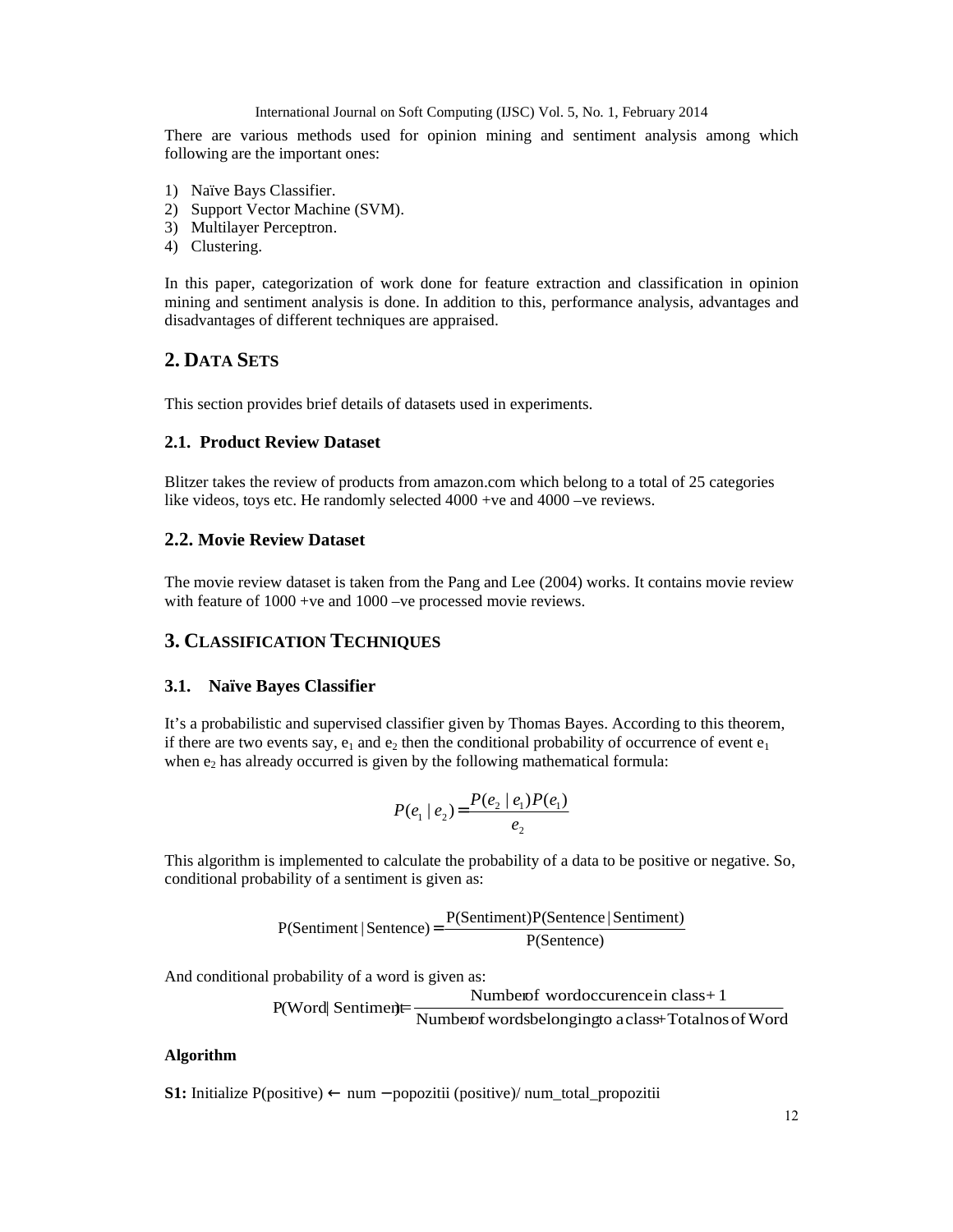**S2:** Initialize P(negative) ← num − popozitii (negative) / num\_total\_propozitii

**S3:** Convert sentences into words for each class of {positive, negative}:

for each word in {phrase}

P(word | class) < num\_apartii (word | class) 1 | num\_cuv (class) +

num\_total\_cuvinte

 $P$  (class)  $\leftarrow P$  (class) \* P (word | class)

Returns max {P(pos), P(neg)}

The above algorithm can be represented using figure 2



Figure 2. Algorithm of Naïve Bayes

# **3.1.1. Evaluation of Algorithm**

To evaluate the algorithm following measures are used:

- $\triangleright$  Accuracy
- $\triangleright$  Precision
- > Recall
- > Relevance

Following contingency table is used to calculate the various measures.

|                            | Relevant                                       | Irrelevant          |  |  |
|----------------------------|------------------------------------------------|---------------------|--|--|
| <b>Detected Opinions</b>   | True Positive (tp)                             | False Positive (fp) |  |  |
| <b>Undetected Opinions</b> | False Negative (fn) $\vert$ True Negative (tn) |                     |  |  |

Now, Precision =  $\frac{dp}{tp+fp}$ tp

$$
Accuracy = \frac{tp + tn}{tp + tn + fp + fn}, F = \frac{2*Pr\,ecision * Re\,call}{Pr\,ecision + Re\,call} \; ; Recall = \frac{tp}{tp + fn}
$$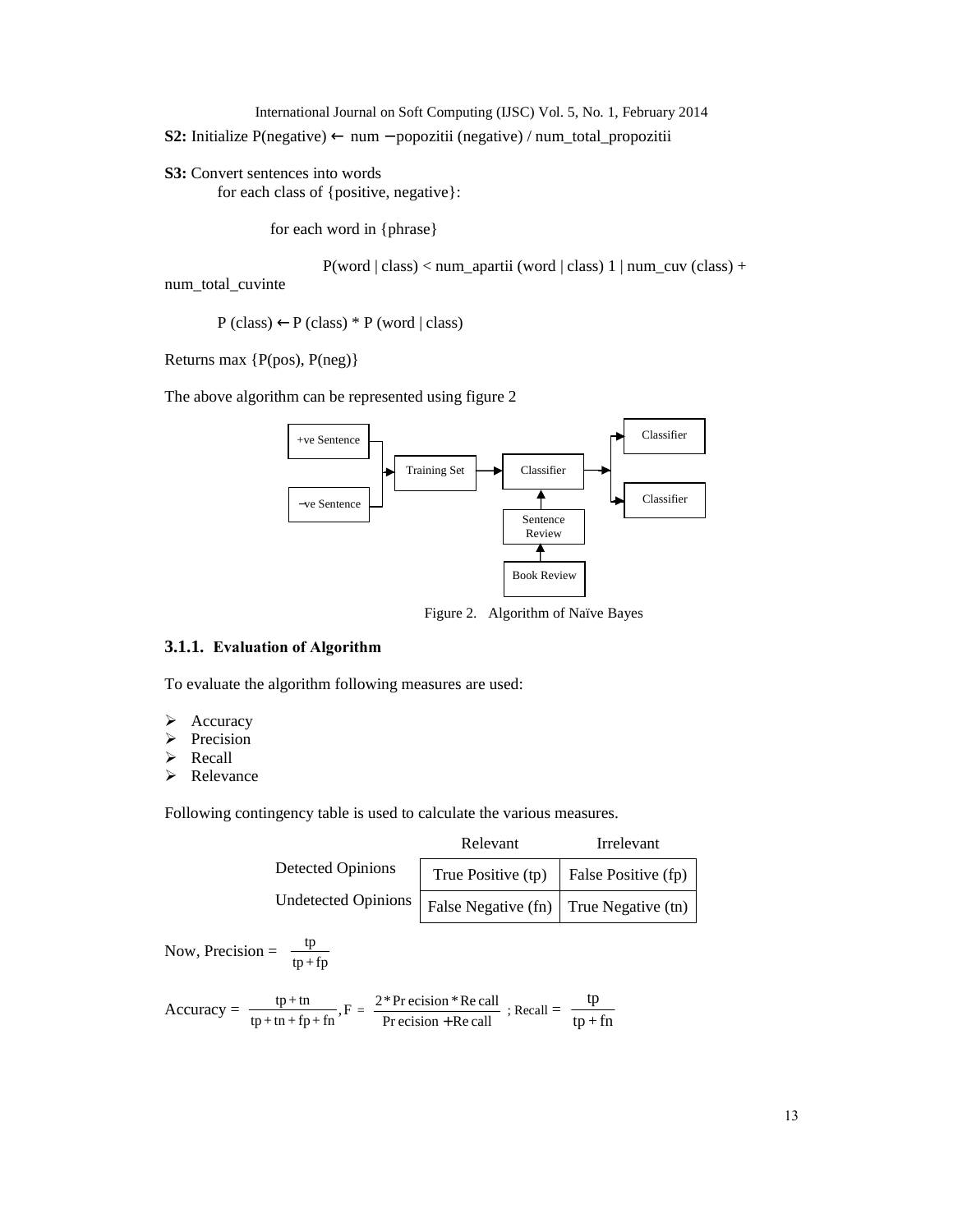# **3.1.2. Accuracy**

On the 5000 sentences [1] Ion SMEUREANU, Cristian BUCUR train the Naïve Gauss Algorithm and got 0.79939209726444 accuracy; Where number of groups (n) is 2.

# **3.1.3. Advantages of Naïve Bayes Classification Method**

- 1. Model is easy to interpret.
- 2. Efficient computation.

#### **3.1.4. Disadvantage of Naïve Bayes Classification Method**

Assumptions of attributes being independent, which may not be necessarily valid.

#### **3.2 Support Vector Machine (SVM)**

SVM is a supervised learning model. This model is associated with a learning algorithm that analyzes the data and identifies the pattern for classification.

The concept of SVM algorithm is based on **decision plane** that defines decision boundaries. A decision plane separates group of instances having different class memberships.

For example, consider an instance which belongs to either class Circle or Diamond. There is a separating line (figure 3) which defines a boundary. At the right side of boundary all instances are Circle and at the left side all instances are Diamond.



Figure 3. Principle of SVM

Is there is an exercise/training data set D, a set of n points is written as:

$$
D = \left\{ (x_i, c_i) \middle| x_i \in \mathbb{R}^p, \ c_i \in \{-1, 1\} \right\}_{i=1}^n \qquad \dots \dots (1)
$$

Where,  $x_i$  is a p-dimensional real vector. Find the maximum-margin hyper plane i.e. splits the points having  $c_i = 1$  from those having  $c_i = -1$ . Any hyperplane can be written as the set of points satisfying:

$$
w \bullet x - b = 1 \qquad \qquad \dots \dots \dots (2)
$$

14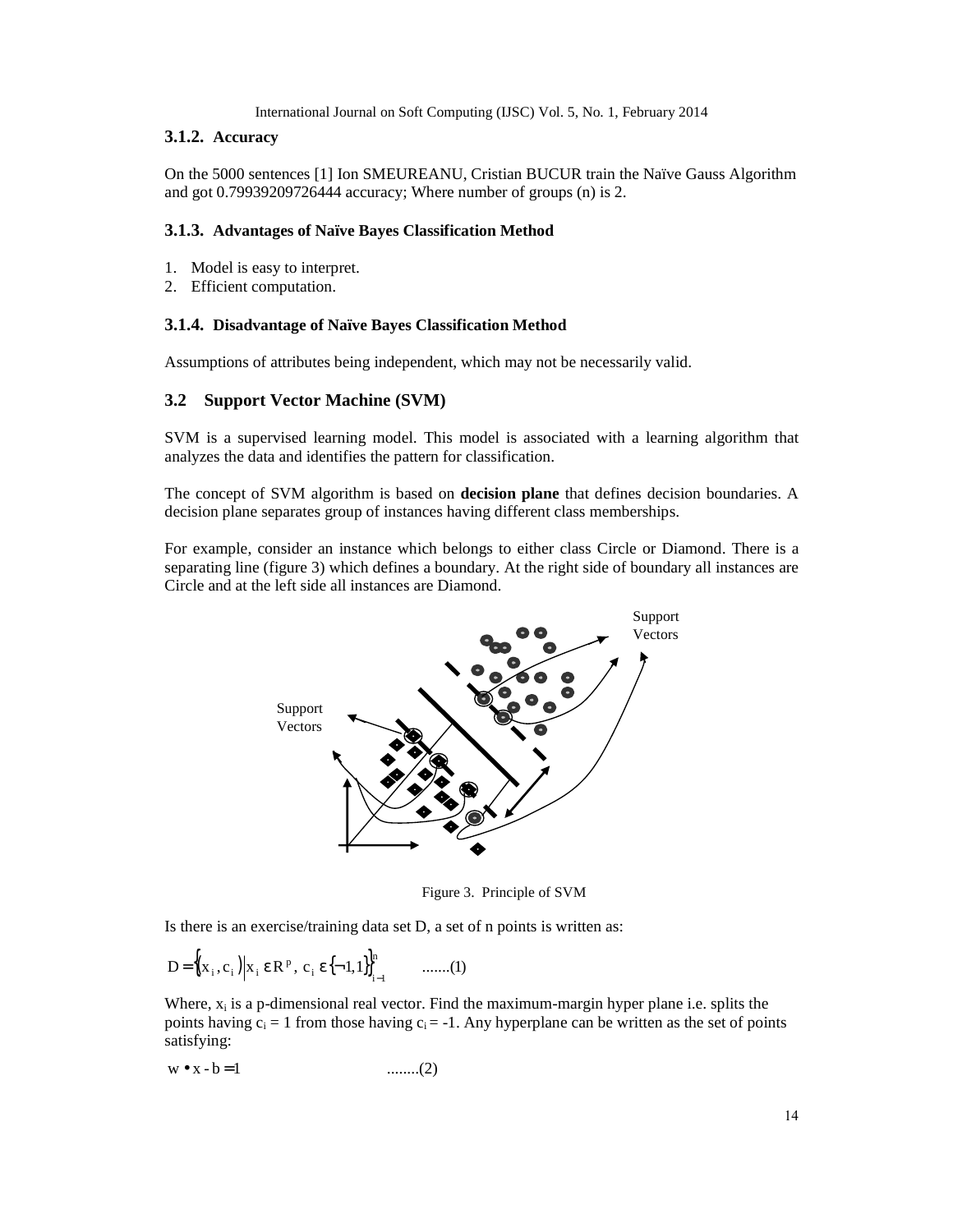Finding a maximum margin hyperplane, reduces to find the pair w and b, such that the distance between the hyperplanes is maximal while still separating the data. These hyperplanes are described by:

$$
w \bullet x - b = 1
$$
 and  $w \bullet x - b = -1$ 

The distance between two hyperplanes is  $\frac{6}{\|w\|}$  $\frac{b}{a}$  and therefore  $\|w\|$  needs to be minimized. The minimized  $\|w\|$  in w, b subject to  $c_i(w.x_i - b) \ge 1$  for any  $i = 1...$  n.

Using Lagrange's multipliers (i) this optimization problem can be expressed as:

$$
\min_{w, b} \quad \max_{\alpha} \left\{ \left\{ \left\{ \frac{1}{2} ||w||^2 - \frac{n}{i} \alpha_i [c_i(w.x_i - b) - 1] \right\} \right\} \dots (3)
$$

# **3.2.1. Extensions of SVM**

There are some extensions which makes SVM more robust and adaptable to real world problem. These extensions include the following:

### 1. Soft Margin Classification

In text classification sometimes data are linearly divisible, for very high dimensional problems and for multi-dimensional problems data are also separable linearly. Generally (in maximum cases) the opinion mining solution is one that classifies most of the data and ignores outliers and noisy data. If a training set data say D cannot be separated clearly then the solution is to have fat decision classifiers and make some mistake.

Mathematically, a slack variable  $\alpha_i$  are introduced that are not equal to zero which allows  $x_i$  to not meet the margin requirements with a cost i.e., proportional to.

#### 2. Non-linear Classification

Non-linear classifiers are given by the Bemhard Boser, Isabelle Guyon and Vapnik in 1992 using kernel to max margin hyperplanes.

Aizeman given a kernel trick i.e., every dot product is replaced by non-linear kernel function. When this case is apply then the effectiveness of SVM lies in the selection of kernel and soft margin parameters.

#### 3. Multiclass SVM

Basically SVM relevant for two class tasks but for the multiclass problems there is multiclass SVM is available. In the multi class case labels are designed to objects which are drawn from a finite set of numerous elements. These binary classifiers might be built using two classifiers:

- 1. Distinguishing one versus all labels and
- 2. Among each pair of classes one versus one.

# **3.2.2. Accuracy**

When pang take unigrams learning method then it gives the best output in a presence based frequency model run by SVM and he calculated 82.9% accuracy in the process.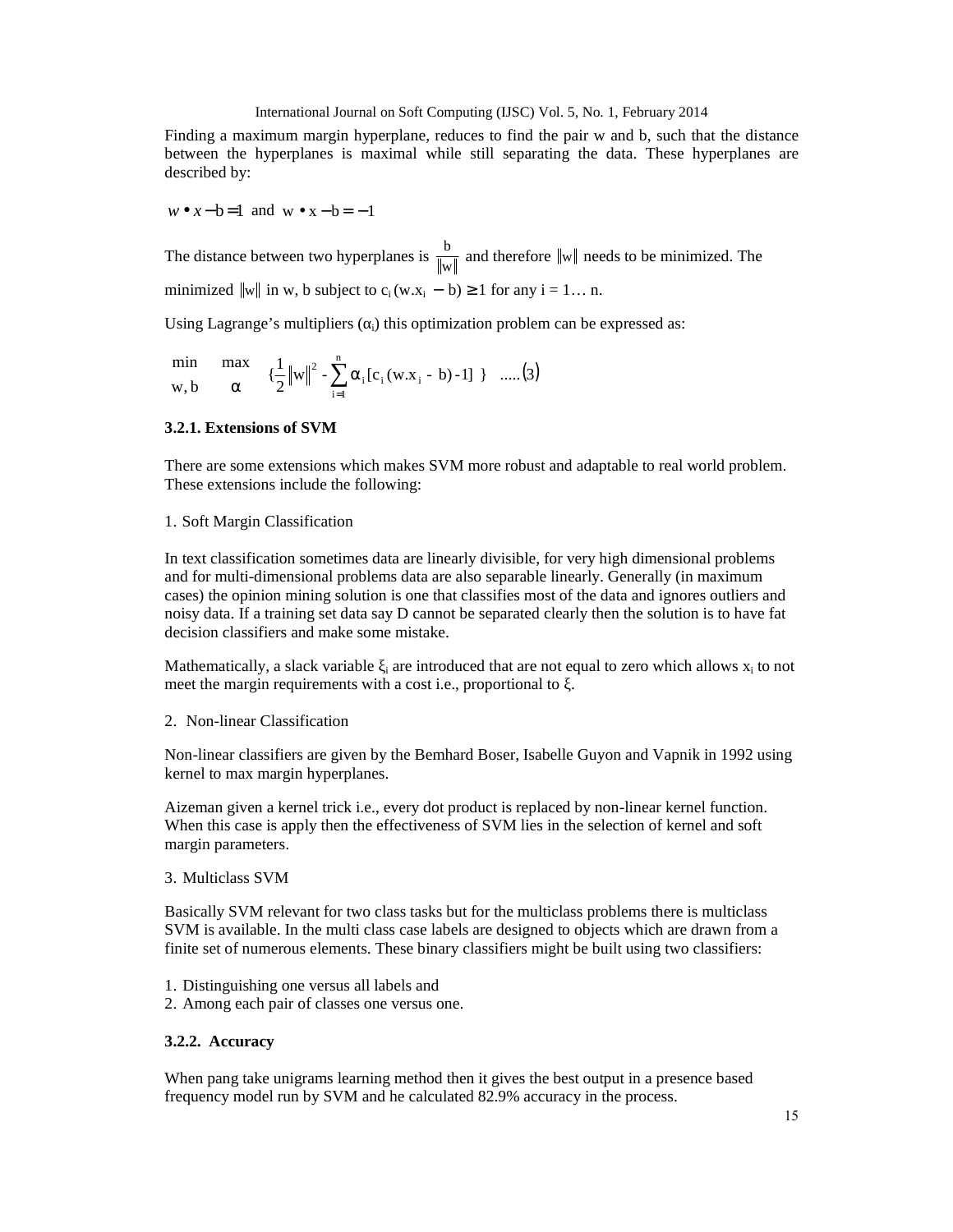### **3.2.3. Advantages of Support Vector Machine Method**

- 1. Very good performance on experimental results.
- 2. Low dependency on data set dimensionality.

#### **3.2.4. Disadvantages of Support Vector Machine Method**

1. One disadvantages of SVM is i.e. in case of categorical or missing value it needs pre-processed.

2. Difficult interpretation of resulting model.

# **3.3. Multi-Layer Perceptron (MLP)**

Multi-Layer perceptron is a feed forward neural network, with one or N layers among inputs and output. Feed forward means i.e, uni-direction flow of data such as from input layer to output layer. This ANN which multilayer perceptron begin with input layer where every node means a predicator variable. Input nodes or neurons are connected with every neuron in next layer (named as hidden layers). The hidden layer neurons are connected to other hidden layer neuron. Output layer is made up as follows:

- 1. When prediction is binary output layer made up of one neuron and
- 2. When prediction is non-binary then output layer made up of N neuron.

This arrangement makes an efficient flow of information from input layer to output layer. Figure 4 shows the structure of MLP. In figure 4 there is input layer and an output layer like single layer perceptron but there is also a hidden layer work in this algorithm.



MLP is a back propagation algorithm and has two phases:

**Phase I:** It is the forward phase where activation are propagated from the input layer to output layer.

**Phase II:** In this phase to change the weight and bias value errors among practical & real values and the requested nominal value in the output layer is propagate in the backward direction.

MLP is popular technique due to the fact i.e. it can act as universal function approximator. MLP is a general, flexible and non-linear tool because a "back propagation" network has minimum one hidden layer with various non-linear entities that can learn every function or relationship between group of input and output variable (whether variables are discrete or continuous).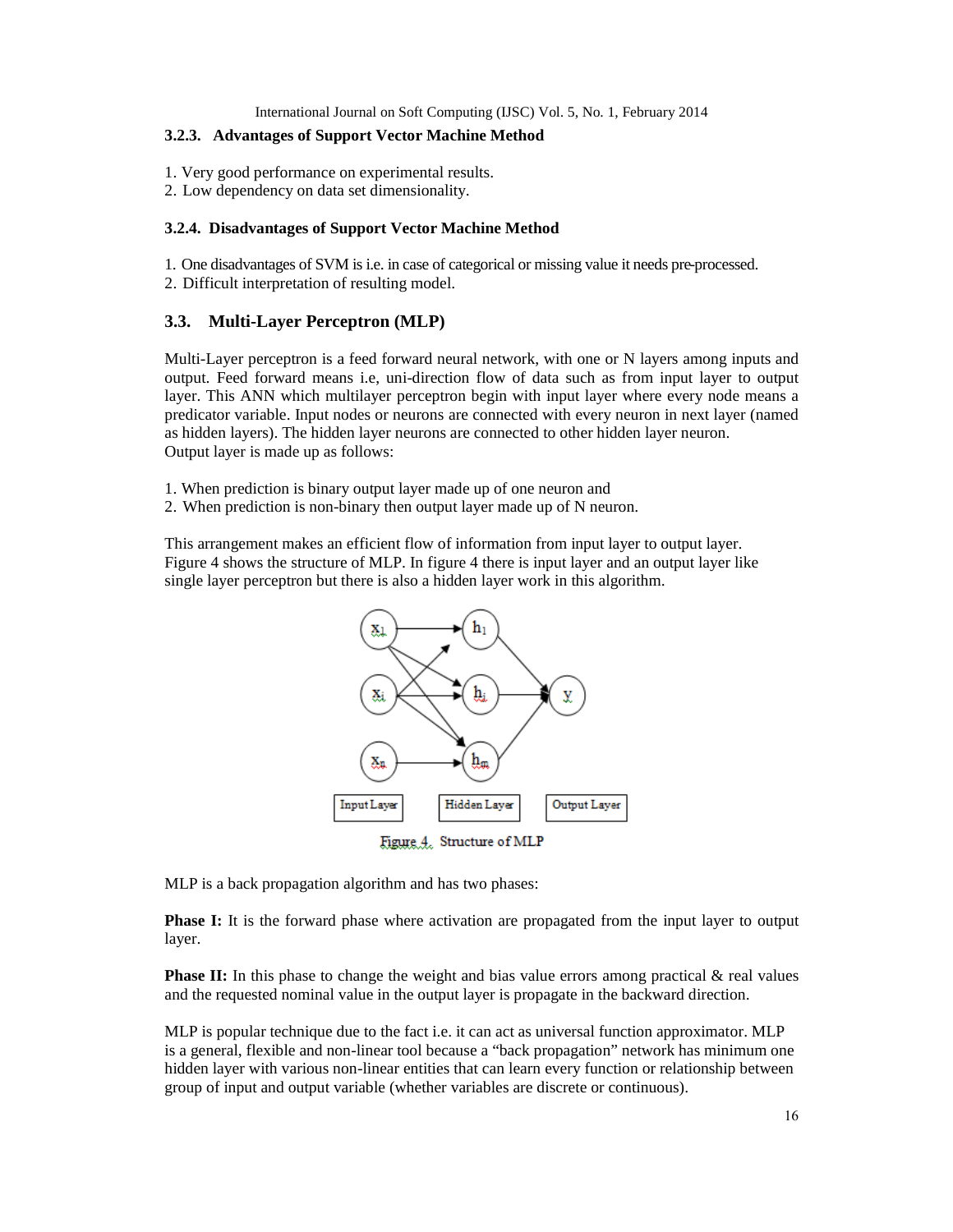An advantage of MLP, compare to classical modeling method is that it does not enforce any sort of constraint with respect to the initial data neither does it generally start from specific assumptions.

Another benefit of the method lies in its capability to evaluation good models even despite the presence of noise in the analyzed information, as arises when there is an existence of omitted and outlier values in the spreading of the variables. Hence, it is a robust method when dealing with problems of noise in the given information.

## **3.3.1. Accuracy**

On the health care data Ludmila I. Kuncheva, (IEEE Member) calculate accuracy of MLP as 84.25%-89.50%.

#### **3.3.2. Advantages of MLP**

- 1. It acts as a universal function approximator.
- 2. MLP can learn each and every relationship among input and output variables.

## **3.3.3. Disadvantages of MLP**

- 1. MLP needs more time for execution compare to other technique because flexibility lies in the need to have enough training data.
- 2. It is considered as complex "black box".

# **3.4 Clustering Classifier**

Clustering is an unsupervised learning method and has no labels on any point. Clustering technique recognizes the structure in data and group, based on how nearby they are to one another.



Figure 5. Clustering

So, clustering is process of organizing objects and instances in a class or group whose members are similar in some way and members of class or cluster is not similar to those are in the other cluster

This method is an unsupervised method, so one does not know that how many clusters or groups are existing in the data.

Using this method one can organize the data set into different clusters based on the similarities and distance among data points.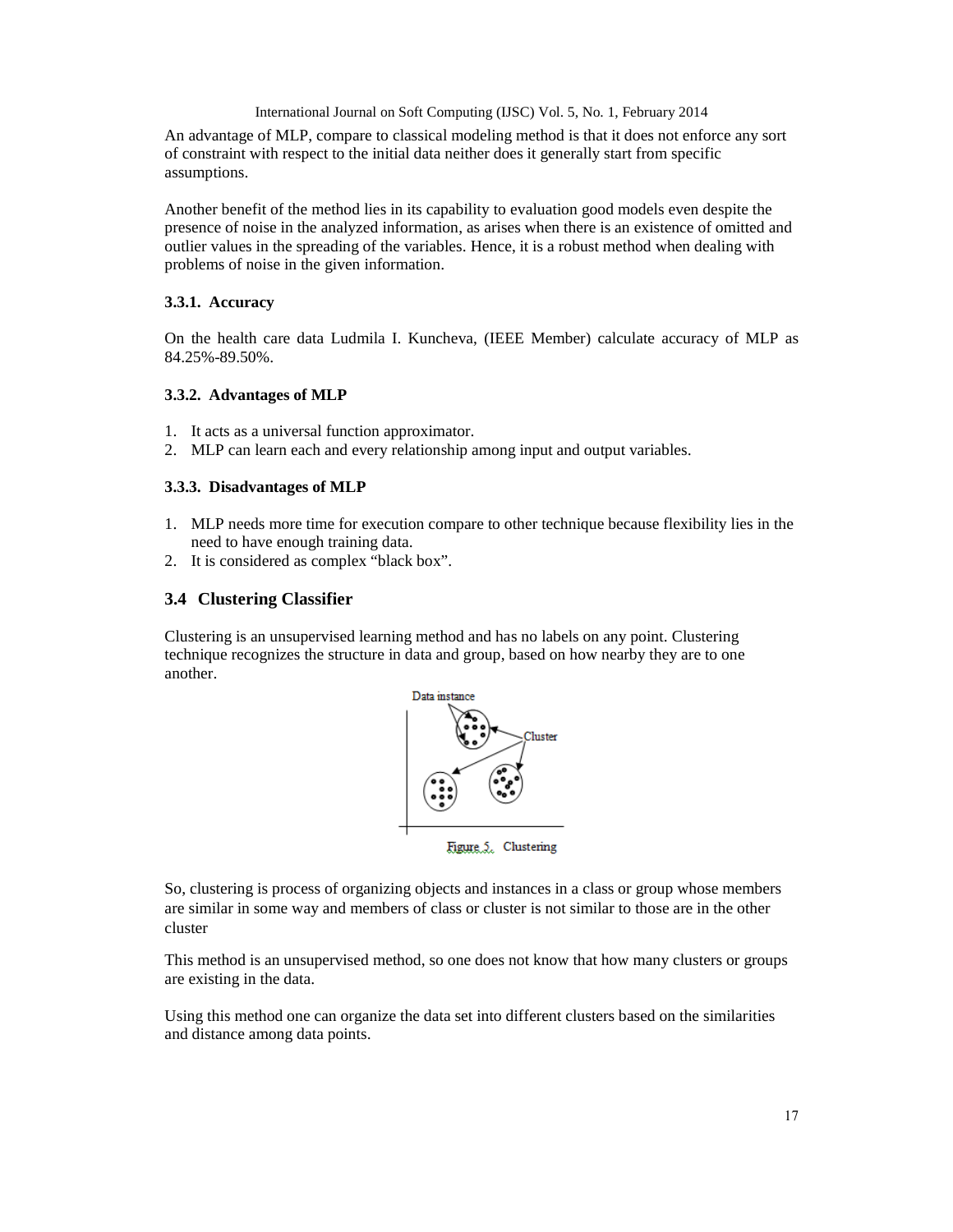Clustering organization is denoted as a set of subsets  $C = C_1 \ldots C_k$  of S, such that:

 $= \bigcup_{i=1}^{\infty} C_i$  and  $C_i \cap C_j = \emptyset$ k  $S = \bigcup_{i=1}^{k} C_i$  and  $C_i \cap C_j = \emptyset$  for  $i \neq j$ . Therefore, any object in S related to exactly one and only one subset.

**For example,** consider figure 5 where data set has three normal clusters.

Now consider the some real-life examples for illustrating clustering:

**Example 1:** Consider the people having similar size together to make small and large shirts.

- 1. Tailor-made for each person: expensive
- 2. One-size-fits-all: does not fit all.

**Example 2:** In advertising, segment consumers according to their similarities: To do targeted advertising.

**Example 3:** To create a topic hierarchy, we can take a group of text and organize those texts according to their content matches.

Basically there are two types of measures used to estimate the relation: Distance measures and similarity measures.

Basically following are two kinds of measures used to guesstimate this relation:

- 1. Distance measures and
- 2. Similarity measures

#### **Distance Measures**

To get the similarity and difference between the group of objects distance measures uses the various clustering methods.

It is convenient to represent the distance between two instances let say  $x_i$  and  $x_j$  as: d  $(x_i, x_j)$ . A valid distance measure should be symmetric and gains its minimum value (usually zero) in case of identical vectors.

If distance measure follows the following properties then it is known as metric distance measure: 1. Triangleinequality  $d(x_i, x_k)$   $d(x_i, x_j)+d(x_j, x_k)$ 

 $X_i, X_j$  S  $2.d(x_i, x_j) = 0$   $x_i = x_j$  $X_i, X_j, X_k$  S

There are variations in distance measures depending upon the attribute in question.

#### **3.4.1. Clustering Algorithms**

A number of clustering algorithms are getting popular. The basic reason of a number of clustering methods is that "cluster" is not accurately defined (Estivill-Castro, 2000). As a result many clustering methods have been developed, using a different induction principle.

1. Exclusive Clustering

In this clustering algorithm, data are clusters in an exclusive way, so that a data fits to only one certain cluster. Example of exclusive clustering is K-means clustering.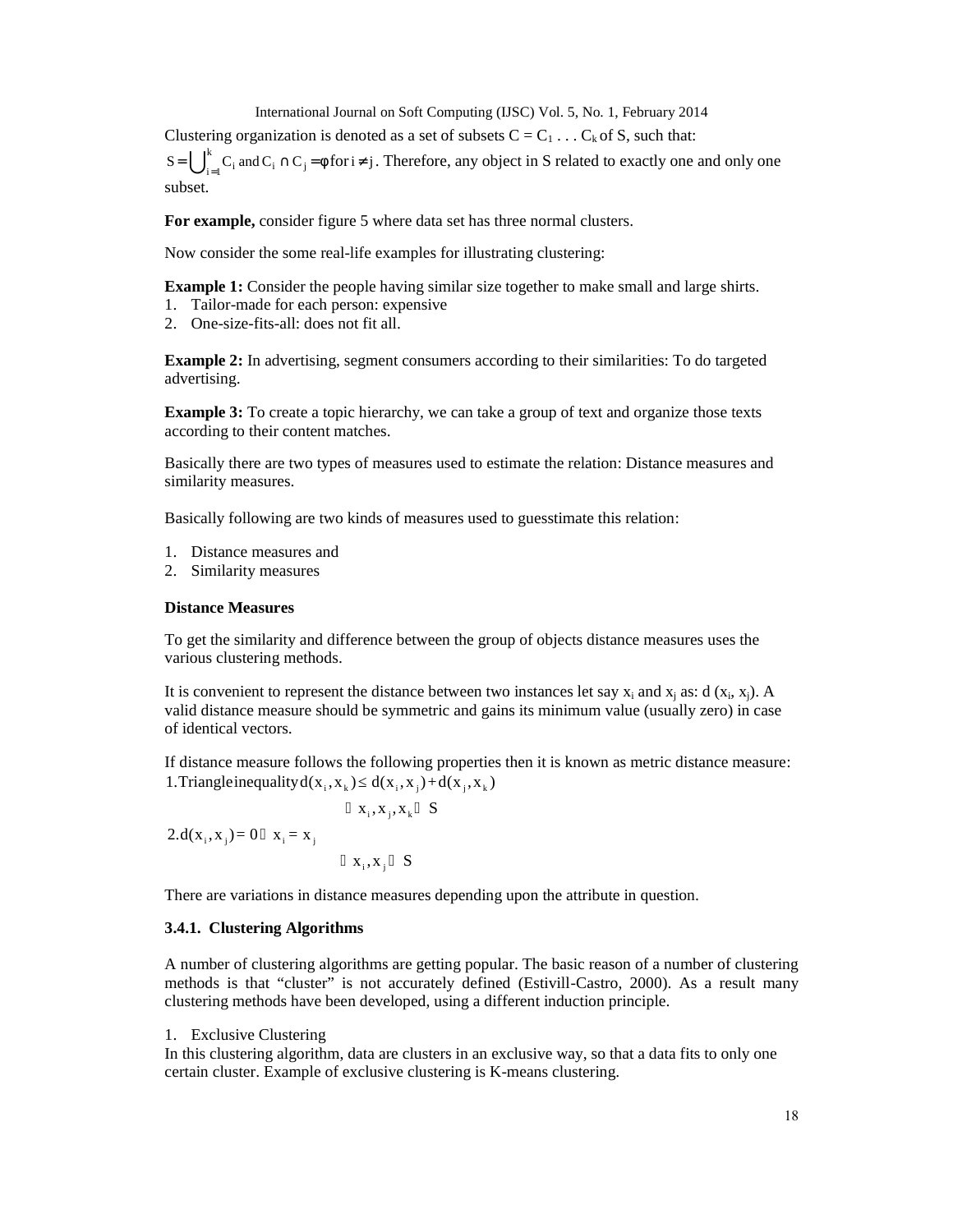#### 2. Overlapping Clustering

This clustering algorithm uses fuzzy sets to grouped data, so each point may fit to two or more groups or cluster with various degree of membership.

#### 3. Hierarchical Clustering

Hierarchical clustering has two variations: agglomerative and divisive clustering

**Agglomerative clustering** is based on the union among the two nearest groups. The start state is realized by setting every data as a group or cluster. After some iteration it gets the final clusters needed. It is a bottom-up version.

**Divisive clustering** begins from one group or cluster containing all data items. At every step, clusters are successively fragmented into smaller groups or clusters according to some difference. It is a top-down version.

4. Probabilistic Clustering

It is a mix of Gaussian, and uses totally a probabilistic approach.

#### **3.4.2. Evaluation Criteria Measures for Clustering Technique**

Basically, it is divided into two group's internal quality criteria and external quality criteria.

#### 1. Internal Quality Criteria

Using similarity measure it measures the compactness if clusters. It generally takes into consideration intra-cluster homogeneity, the inter-cluster separability or a combination of these two. It doesn't use any exterior information beside the data itself.

#### 2. External Quality Criteria

External quality criteria are important for observing the structure of the cluster match to some previously defined classification of the instance or objects.

# **3.4.3. Accuracy**

Depending on the data accuracy of the clustering techniques varied from 65.33% to 99.57%.

# **3.4.4. Advantages of Clustering Method**

The most important benefit of this technique is that it offers the classes or groups that fulfill (approximately) an optimality measure.

3.4.5. Disadvantages of Clustering Method

- 1. There is no learning set of labeled observations.
- 2. Number of groups is usually unknown.
- 3. Implicitly, users already choose the appropriate features and distance measure.

# **4. CONCLUSION**

The important part of gathering information always seems as, what the people think. The rising accessibility of opinion rich resources such as online analysis websites and blogs means that, one can simply search and recognize the opinions of others. One can precise his/her ideas and opinions concerning goods and facilities. These views and thoughts are subjective figures which signify opinions, sentiments, emotional state or evaluation of someone.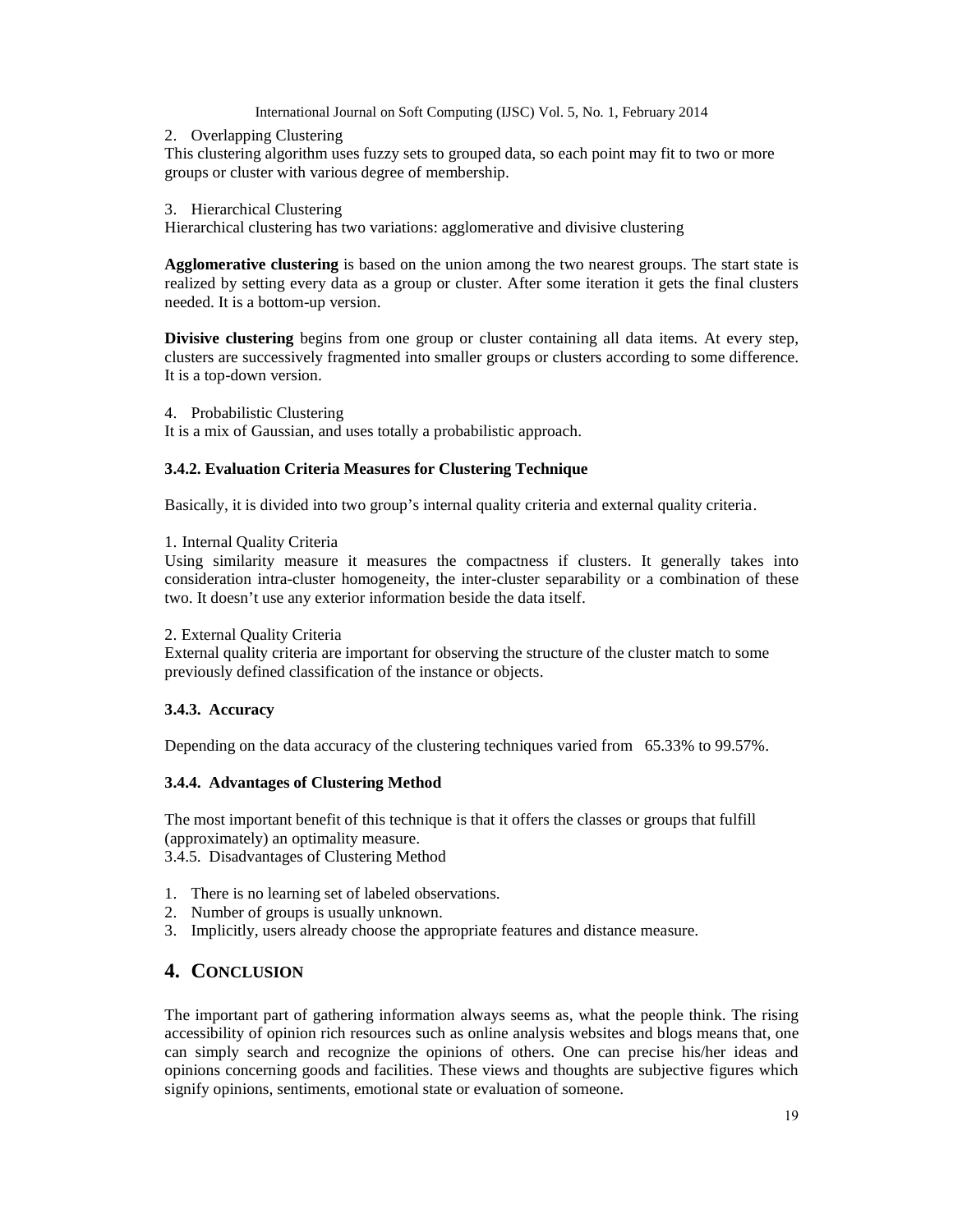In this paper, different methods for data (feature or text) extraction are presented. Every method has some benefits and limitations and one can use these methods according to the situation for feature and text extraction. Based on the survey we can find the accuracy of different methods in different data set using N-gram feature shown in table 1.

|         | <b>Movie Reviews</b> |       |              | <b>Product Reviews</b> |       |            |  |
|---------|----------------------|-------|--------------|------------------------|-------|------------|--|
| N-gram  | NB                   | MLP   | <b>SVM</b>   | NΒ                     | MI P  | <b>SVM</b> |  |
| Feature | 75.50                | 81.05 | <b>81.15</b> | 62.50                  | 79.27 | 79.40      |  |

Table 1: Accuracy of Different Methods

According to the survey, accuracy of SVM is better than other three methods when N-gram feature was used.

The four methods discussed in the paper are actually applicable in different areas like clustering is applied in movie reviews and SVM techniques is applied in biological reviews  $\&$  analysis. Although the field of opinion mining is new, but still diverse methods available to provide a way to implement these methods in various programming languages like PHP, Python etc. with an outcome of innumerable applications. From a convergent point of view Naïve Bayes is best suitable for textual classification, clustering for consumer services and SVM for biological reading and interpretation.

#### **ACKNOWLEDGEMENTS**

Every good writing requires the help and support of many people for it to be truly good. I would take the opportunity of thanking all those who extended a helping hand whenever I needed one. I offer my heartfelt gratitude to Mr. Mohd. Shahid Husain, who encouraged, guided and helped me a lot in the project. I extent my thanks to Miss. Ratna Singh (fiancee) for her incandescent help to complete this paper.

A vote of thanks to my family for their moral and emotional support. Above all utmost thanks to the Almighty God for the divine intervention in this academic endeavor.

### **REFERENCES**

- [1] Ion SMEUREANU, Cristian BUCUR, Applying Supervised Opinion Mining Techniques on Online User Reviews, Informatica Economic vol. 16, no. 2/2012.
- [2] Bo Pang and Lillian Lee, "Opinion Mining and Sentiment Analysis", Foundations and TrendsR\_ in Information Retrieval Vol. 2, Nos. 1–2 (2008).
- [3] Abbasi, "Affect intensity analysis of dark web forums," in Proceedings of Intelligence and Security Informatics (ISI), pp. 282–288, 2007.
- [4] K. Dave, S. Lawrence & D. Pennock. \Mining the Peanut Gallery: Opinion Extraction and Semantic Classi\_cation of Product Reviews." Proceedings of the 12th International Conference on World Wide Web, pp. 519-528, 2003.
- [5] B. Liu. \Web Data Mining: Exploring hyperlinks, contents, and usage data," Opinion Mining. Springer, 2007.
- [6] B. Pang & L. Lee, \Seeing stars: Exploiting class relationships for sentiment categorization with respect to rating scales." Proceedings of the Association for Computational Linguistics (ACL), pp. 15124,2005.
- [7] Nilesh M. Shelke, Shriniwas Deshpande, Vilas Thakre, Survey of Techniques for Opinion Mining, International Journal of Computer Applications (0975 – 8887) Volume 57– No.13, November 2012.